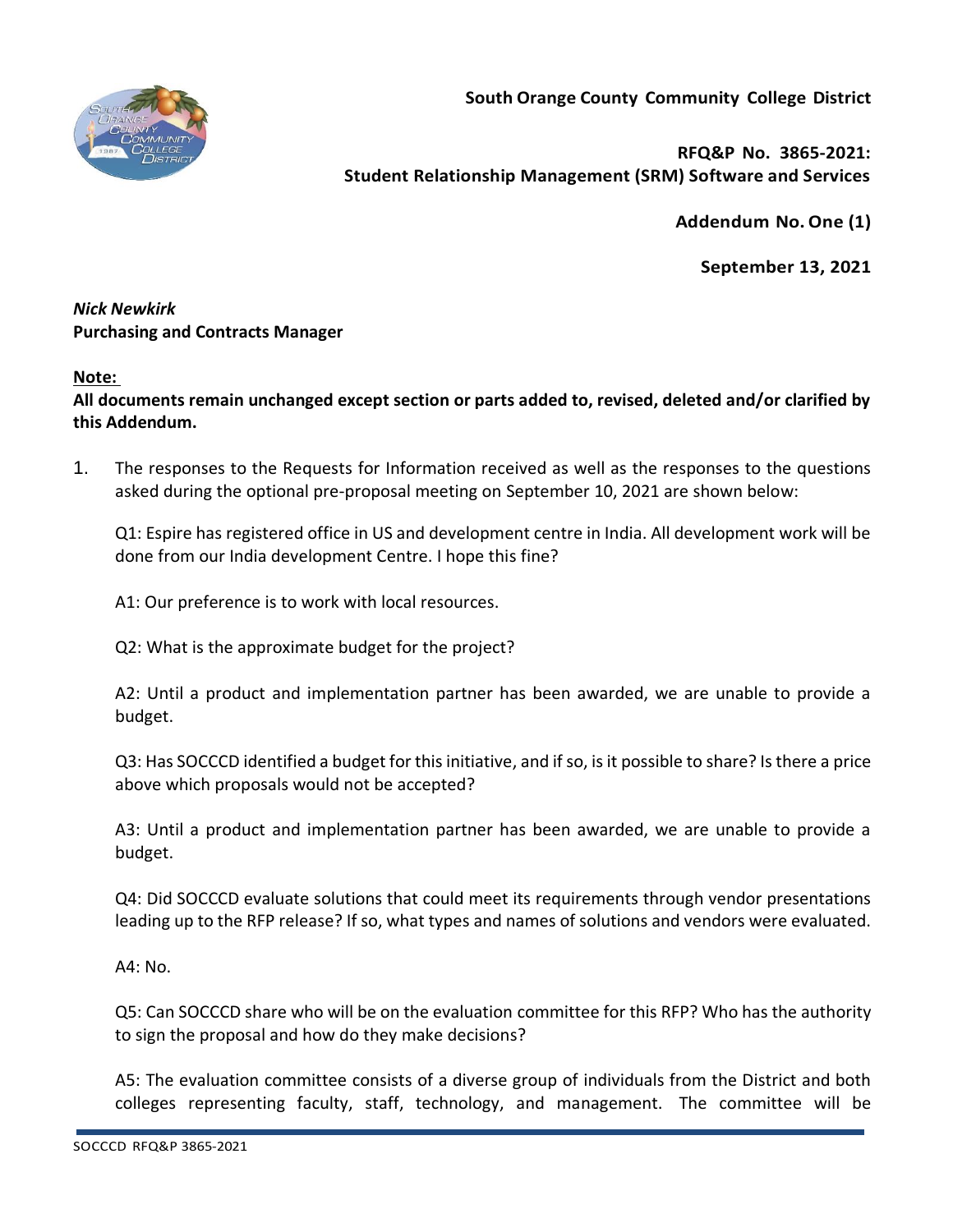responsible for evaluating and recommending a product and implementation partner based on the established evaluation criteria as identified in the RFQ&P. The contract recommended for award will be presented to the Governing Board for approval which will be later executed by the Vice Chancellor of Business Services.

Q6: Does SOCCCD have an implementation team or group in mind that will support from SOCCCD and from each college? If so, what roles are included in that group?

A6: The creation of any internal implementation team(s) will be based on best practice recommendations from the selected implementation partner.

Q7: What strategic challenges is SOCCCD looking to address through this RFP? Are there specific goals SOCCCD is looking to achieve? And in what time period?

A7: The Student Relationship Management Project (SRM) is intended to enhance our colleges' engagement with both current and prospective students throughout their entire student lifecycle. We are looking for capabilities that allow us to: manage student engagement; store metrics for engagement initiatives; mine information to analyze efficacy of engagement initiatives, with the primary goal of increasing student success. The goal is to address all objectives and deliverables identified in the RFQ&P within the timelines identified in the awarded contract (i.e. the engagement partner who presents the best fit to all stated requirements) and once the services are rendered all initiatives will be ongoing in nature.

Q8: What are some challenges unique to SOCCCD (and Irvine Valley College and Saddleback College specifically) that you think proposing vendors should be aware of as they compose their responses?

A8: The District is looking for a solution that has the capability to configure and implement initiatives that embody a seamless student experience at both the District and College level. Our students may take classes at any of the colleges in the District, so it is important they are provided with a unified experience for District-level engagement initiatives and a unique college experience for Collegespecific engagement initiatives.

Q9: Does SOCCCD have a preferred "go live" date? When would SOCCCD expect to begin realizing the benefits from the selected solution?

A9: All proposers are required to present a detailed Project Management Plan as part of the response to Proposal Form D. The District will work with the firm chosen to be the selected partner to determine a reasonable implementation and release schedule. The goal for this project would be to garner the benefits from the project's objectives and deliverables during (if possible) and/or immediately upon implementation and rollout which should grow over time.

Q10: Describe how SOCCCD measures success. What metrics is SOCCCD looking to impact with this partnership?

A10: Success shall be the accomplishment of all the goals, objectives and deliverables identified in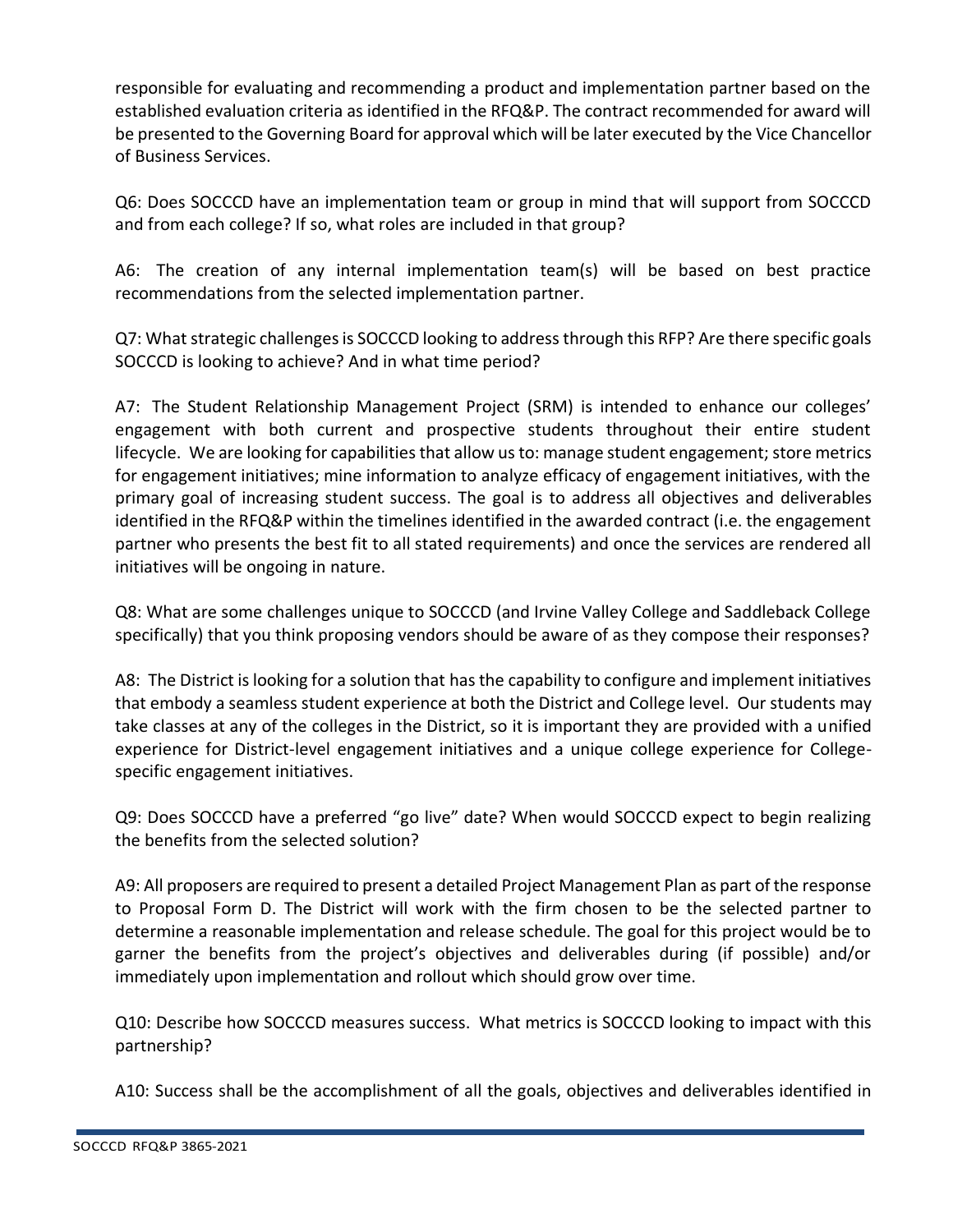the RFQ&P within the timelines and budget identified in the awarded contract (i.e. the engagement partner who presents the best fit to all stated requirements).

Q11: How many degree programs/certificates does each college have in total?

A11: Please refer to the Saddleback and Irvine Valley Colleges' websites.

Q12: What other technologies do your student service departments leverage and plan to continue leveraging? (e.g., for financial aid, tutoring, career services, disability/DSPS services, degree audit, degree planning, student conduct/behavior, appointment/scheduling, other critical homegrown/3rd party solutions for integration?

A12: Homegrown SIS and homegrown data warehouse with a number of third-party systems for various student and instructional services.

Q13: How many internal and external users will be using the system? What is the anticipated number of users that will need to be trained?

A13: User counts are not known at this time. Users will need to be trained for administrative, operational, and support purposes.

Q14: What members of staff will be involved in this implementation? How much of their time will be dedicated to this implementation?

A14: An internal implementation team(s) will be assembled based on best practice recommendations from the selected implementation partner. Level of engagement will be accommodated as need arises.

Q15: What is the technical capacity of your team for this project? Do you have any team members that know Salesforce? How many people? What is their level of technical ability?

A15: Team members are highly skilled at .NET/SQL Server software development. District IT does not have any staff members who are familiar with Salesforce.

Q16: Are you open to a phased approach for this project? If yes, what are the key scope items that you would need to prioritize first?

A16: Yes. Outreach and Onboarding.

Q17: Could you give insight into the budget perimeters we will need to consider while developing our solution for this project?

A17: Until a product and implementation partner has been awarded, we are unable to provide a budget.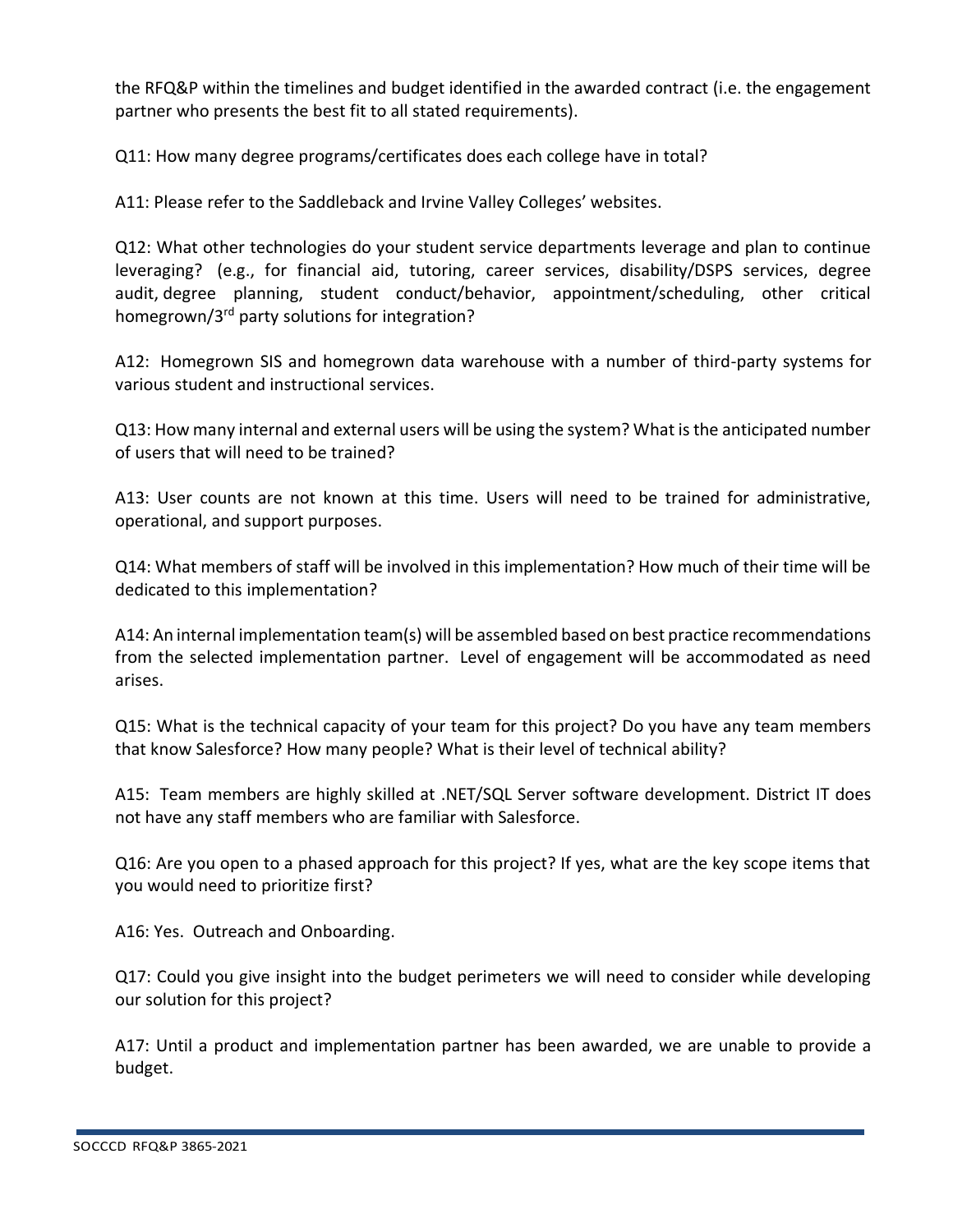Q18: Aside from the home-grown systems referenced within the RFP, what else makes up your current technical stack?

A18: Homegrown SIS and homegrown data warehouse with a number of third-party systems for various student and instructional services.

Q19: Is there a compelling event that has made this project necessary? If yes, are there any specific deadlines that need to be met?

A19: There is no compelling event driving this project.

Q20: Will this project be executed in an existing instance of Salesforce or net new? Is EDA installed? If so, how long has it been used for?

A20: No.

Q21: How many departments will this implementation support?

A21: We anticipate that the SRM will be used across most of the Student Services, Business Services, Institutional Research, and Instructional Services.

Q22: What is your institution's academic calendar (e.g., semesters, trimesters, quarters)?

A22: Semesters. Please refer to the college websites for the full academic calendars.

Q23: What do you use for SSO / IDM?

### A23: ADFS

Q24: Please confirm systems of record in use today (e.g., CRM / database, third party tools, and other systems of record such as Excel). We're looking to understand what data needs to be migrated to the SRM. What data sources (e.g., your SIS, Excel) would we use to map data to the SRM? What data would you need to get started with?

A24: The primary system of record is SIS and Canvas along with other systems, we do not have an existing SRM. Outreach data (regarding prospective students) is currently in spreadsheets and shadow systems. We do not anticipate moving data from SIS but rather integrating with the SIS.

Q25: What types of data would you need to migrate to the SRM (e.g., students, courses, programs, departments, etc.)? What is the quality of data today? Are there duplicates or non-standardized data?

A25: There are multiple data sources that will need to be seeded into the SRM as part of the implementation. Discovery will need to be conducted to determine the inventory of data sources and actual data that needs to be migrated. We would prefer that data be integrated rather than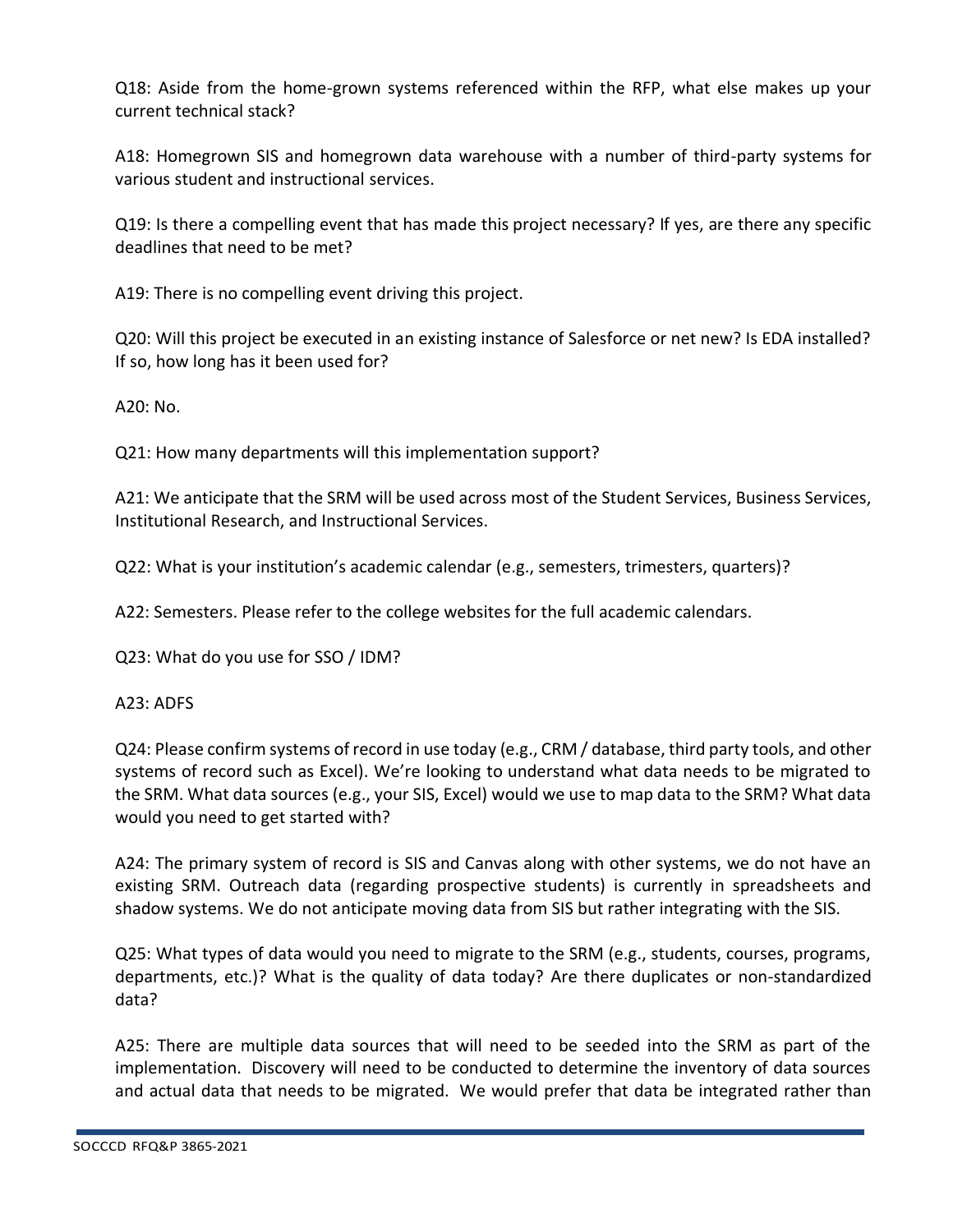migrated for data that already has existing systems of record.

Q26: Are you using any quality or data enrichment tools today?

A26: Yes, for SIS and the data warehouse.

Q27: What is the volume of data that needs to be migrated to the SRM? Roughly, how many data points / fields will be migrated over to the new system for each contact? (Examples of data points include name, email, phone number, program of interest, etc.)

A27: Discovery will need to be conducted to determine the volume.

Q28: Do you have a data dictionary / documentation for your SIS?

A28: No.

Q29: Does your institution have existing integration tools that will be used for this project?

A29: No.

Q30: Are you looking to purchase a new integration platform or middleware?

A30: No.

Q31: Do you have internal resources who will be performing integration development on this project or are you looking for ToD to fully complete the integration?

A31: We have internal resources who are capable of performing integration development. We would prefer to have the implementation partner develop the necessary integrations.

Q32: Do you want your run time to be Cloud based or on local servers?

A32: Cloud based is preferred.

Q33: Do you have IT support to manage your internal infrastructure?

A33: Yes.

Q34: For the existing District systems that will need to be integrated:

- Please describe the system that will need to be integrated.
- Will this system be used for one-way integration or bi-directional?
- Is this system a cloud based solution or situated on-premise (on a local server that will need network access)?
- Does this system have existing APIs and associated documentation?
- What frequency will be needed for this system (near real-time, hourly batch process, daily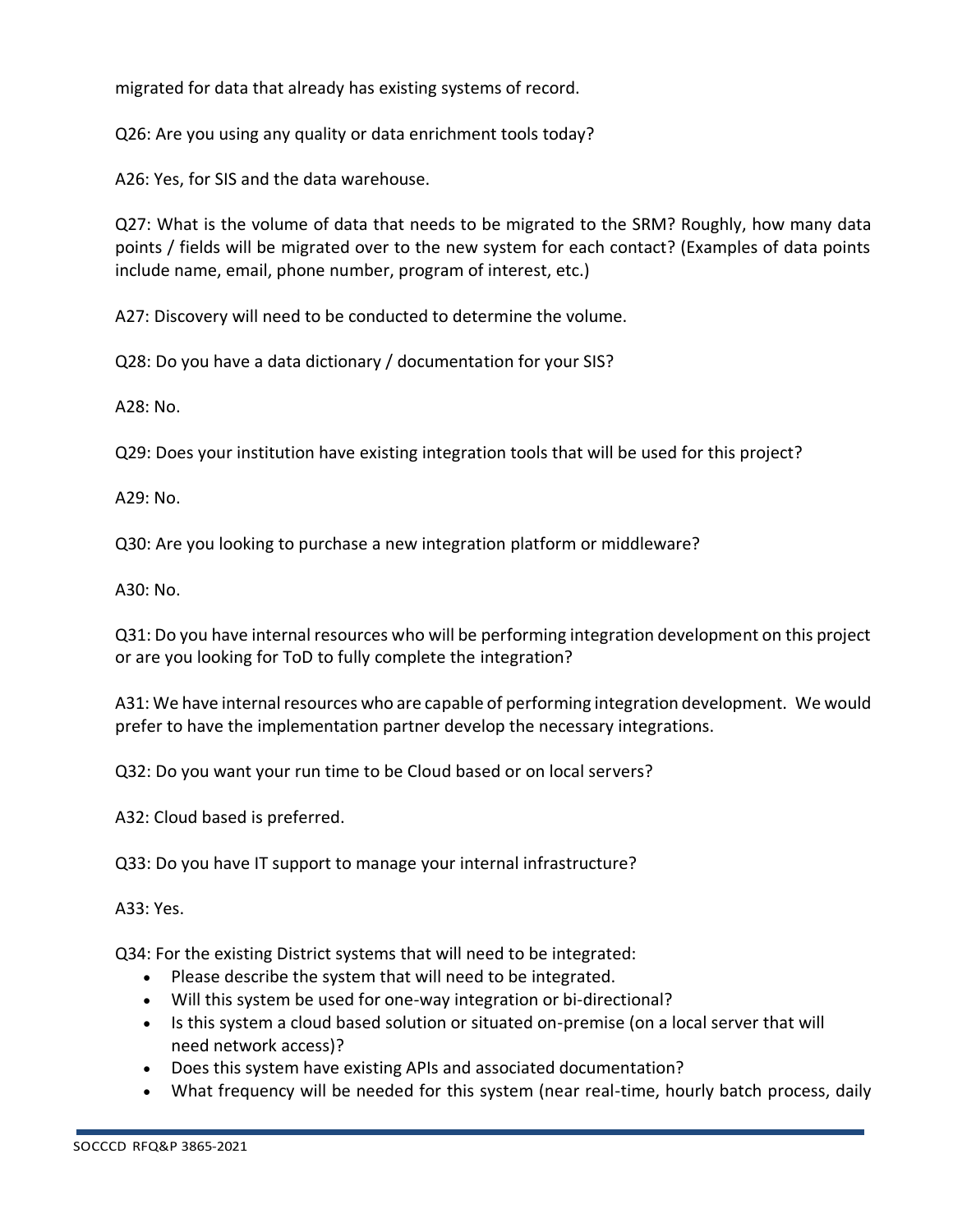batch process or one time load)?

- How many APIs / tables / objects will be integrated from this system?
- Please describe the integrations that need to be performed from this system.
- Will we need to perform a one-time data migration of the existing data of this system?
- Does the system have issues with data duplication?
- Is there an internal business admin or SME for this system who will be dedicated to this Project?
- Is there an internal technical resource for this system who will be dedicated to this project?
- Does this system have any known restrictions or existing issues (maximum number of daily API calls, API throttling, etc.)?
- Is this system production ready and currently being used by the business?

A34: Responses are shown below:

- Please describe the system that will need to be integrated.
	- This information is addressed in the RFQ&P.
- Will this system be used for one-way integration or bi-directional?
	- **•** The system will be used for both one-way and bi-directional integrations depending on the data. The District intends to have an in-depth discovery process during which time this requirement will be reviewed and addressed.
- Is this system a cloud based solution or situated on-premise (on a local server that will need network access)?
	- The SIS is on-premise.
- Does this system have existing APIs and associated documentation?
	- No.
- What frequency will be needed for this system (near real-time, hourly batch process, daily batch process or one time load)?
	- The District intends to have an in-depth discovery process during which time this requirement will be reviewed and addressed.
- How many APIs / tables / objects will be integrated from this system?
	- The District intends to have an in-depth discovery process during which time this requirement will be reviewed and addressed.
- Please describe the integrations that need to be performed from this system.
	- Student information.
- Will we need to perform a one-time data migration of the existing data of this system?
	- Yes, however the extent of the data migration is currently unknown.
- Does the system have issues with data duplication?
	- Unknown.
- Is there an internal business admin or SME for this system who will be dedicated to this Project?
	- Yes.
- Is there an internal technical resource for this system who will be dedicated to this project? ▪ Yes.
- o Does this system have any known restrictions or existing issues (maximum number of daily API calls, API throttling, etc.)?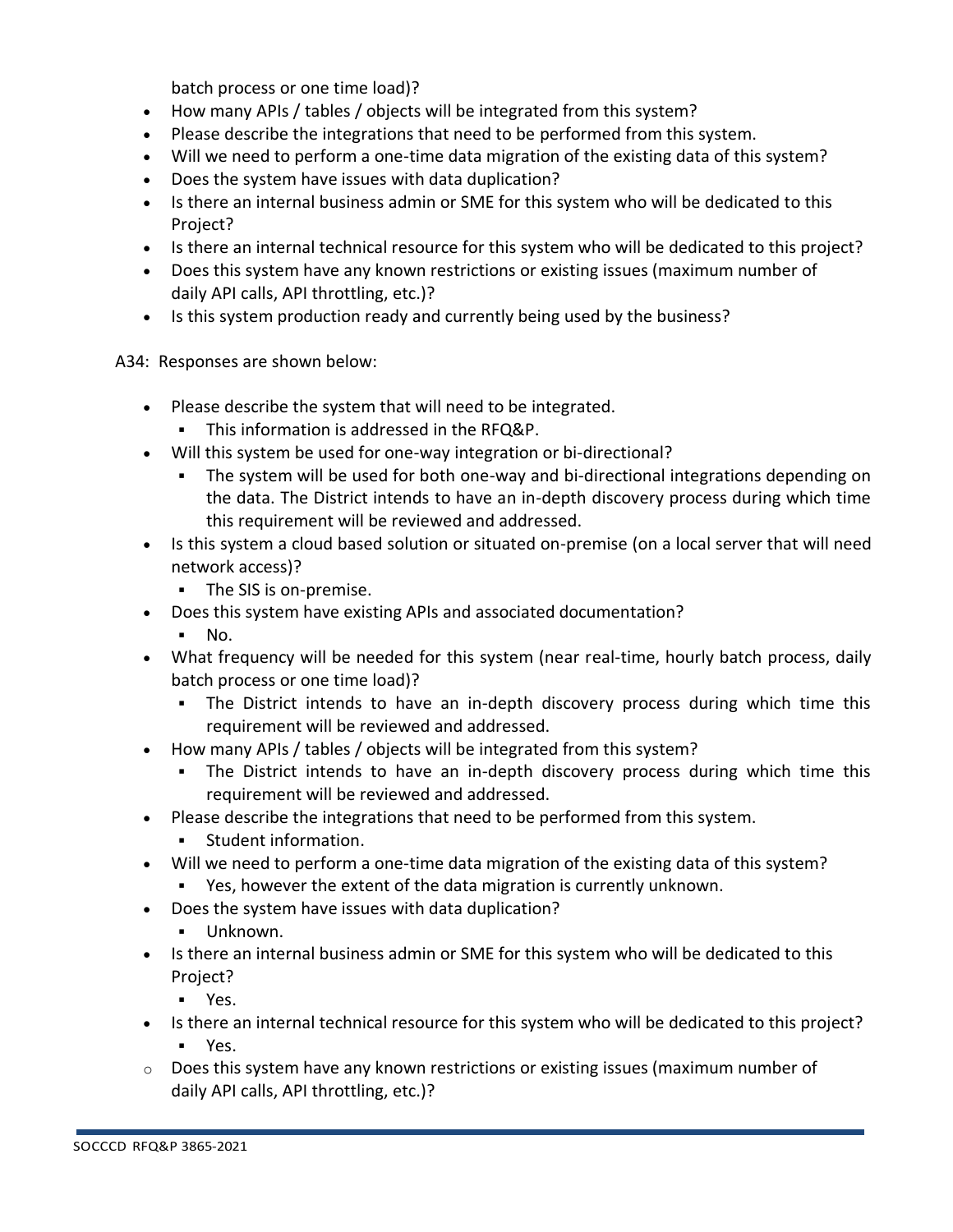- No.
- Is this system production ready and currently being used by the business?
	- Yes.

Q35: Can you please provide more detail and requirements about the student recruiting system, including outreach and onboarding?

A35: The District intends to have an in-depth discovery process during which time this requirement will be reviewed and addressed.

Q36: Do you need the recruiting system to support multiple entities (Saddleback College, Irvine Valley College, and the District)?

- Can you provide examples of outreach efforts and communications?
- Do you need to manage recruiting and admissions events on the platform?
- Can you describe the types of events you would like the platform to track? E.g., open houses, tours, 1:1 meetings, etc.
- How are virtual events included in the recruitment process currently? What is the future state vision for virtual events?
- Do international students have a different recruiting and onboarding process? What do you need to report on?

A36: See responses below:

- Can you provide examples of outreach efforts and communications?
	- **Email campaigns to high school students.**
- $\circ$  Do you need to manage recruiting and admissions events on the platform?
	- Yes.
- $\circ$  Can you describe the types of events you would like the platform to track? E.g., open houses, tours, 1:1 meetings, etc
	- All of the above and more.
- $\circ$  How are virtual events included in the recruitment process currently? What is the future state vision for virtual events?
	- Virtual events are offered, but this information is not currently available.
- $\circ$  Do international students have a different recruiting and onboarding process?
	- Yes.
- o What do you need to report on?
	- The District intends to have an in-depth discovery process during which time this requirement will be reviewed and addressed.

Q37: Can you please provide more detail and requirements about the student appointment system?

- Do you need the appointment system to support multiple entities (Saddleback College, Irvine Valley College, and the District)?
- What are the various faculty and staff that would need to interact with a student over their student journey?
- What types of appointments would students be scheduling in the system?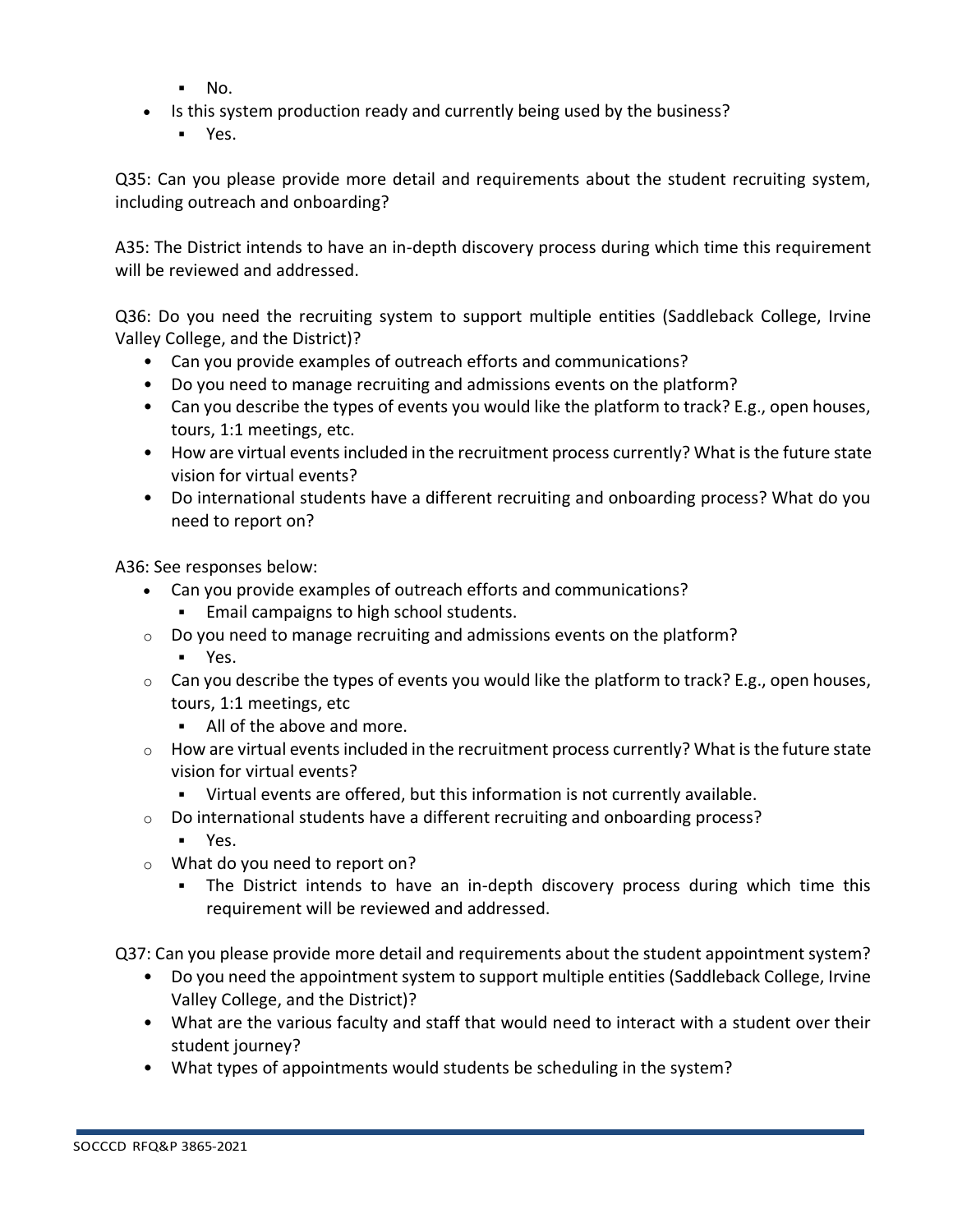A37: See the responses below:

- Do you need the appointment system to support multiple entities (Saddleback College, Irvine Valley College, and the District)?
	- Yes.
- What are the various faculty and staff that would need to interact with a student over their student journey?
	- All Student and Instructional Services staff.
- What types of appointments would students be scheduling in the system?
	- To name a few: counseling, registration, in-person support, tutoring, financial aid, and various other student services.

Q38: Is the main purpose of the chatbot to respond to current student questions? Or are you looking to support prospective student questions too?

### A38: Both.

Q39: Can you provide more detail and requirements around case management / coordinated support and cohort tracking?

- Are you looking to support current students through case management or prospective students as well?
- Can you explain the referral process? What information do you need to track?
- Can you provide more details about how the system should support staff / faculty and students knowing a student's next step? Is this process related to enrollment activities or steps to complete their degree, etc.?

A39: See responses below:

- Can you provide more detail and requirements around case management / coordinated support and cohort tracking?
	- Flexible cohort tracking and support is desired.
- Are you looking to support current students through case management or prospective students as well?
	- Both.
- Can you explain the referral process? What information do you need to track?
	- The District intends to have an in-depth discovery process during which time this requirement will be reviewed and addressed.
- Can you provide more details about how the system should support staff / faculty and students knowing a student's next step?
	- The system should have flexible workflow capabilities.
- Is this process related to enrollment activities or steps to complete their degree, etc.?
	- Both.

Q40: Can you please provide more detail and requirements around centralized prospect management?

• What is your current application process? Does application information feed into your SIS? Are you looking to replace your application tool?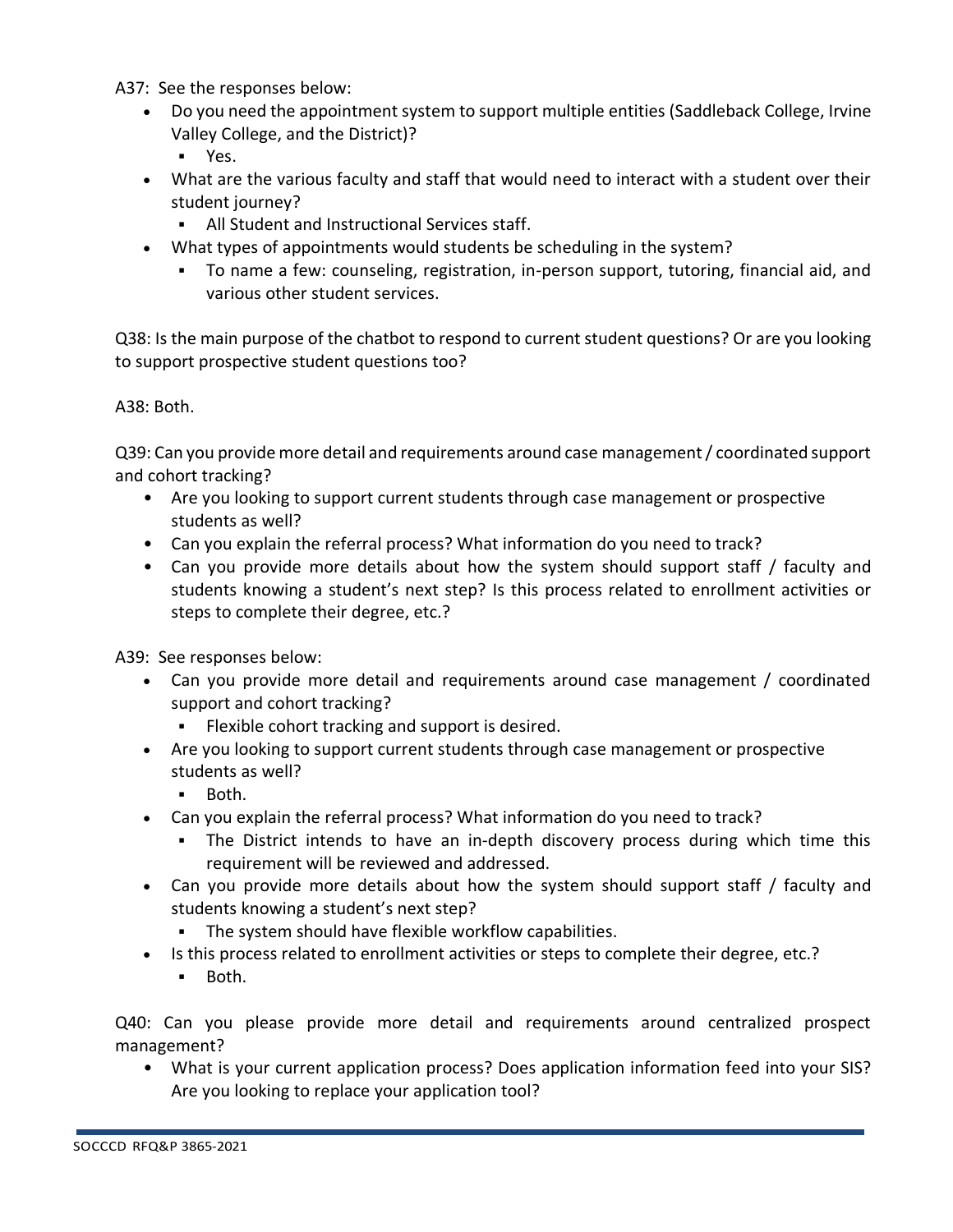• Do you have an application review process currently?

A40: See responses below:

- Can you please provide more detail and requirements around centralized prospect management?
	- The District intends to have an in-depth discovery process during which time this requirement will be reviewed and addressed.
- What is your current application process?
	- CCCApply
- Does application information feed into your SIS?
	- Yes.
- Are you looking to replace your application tool?
	- No.
- Do you have an application review process currently?
	- Yes.

Q41: What processes or operational activities are centralized or shared across entities (Saddleback College, Irvine Valley College, and the District)?

A41: The District intends to have an in-depth discovery process during which time this requirement will be reviewed and addressed.

Q42: Approximately how many emails do you intend to send from the CRM system each day?

A42: Unknown at this time.

Q43: Are you currently using an email or marketing automation system?

A43: Saddleback College uses Constant Contact, Regroup, and Sherpa for email marketing and student communication. IVC uses MyEmma, Regroup and Sherpa for email marketing and student communication.

Q44: Are you looking to implement a marketing automation system and if so, for which parts of the student lifecycle?

A44: Yes, for first inquiry, application, and registration, however we anticipate the selected partner to help determine what parts of the student lifecycle make the most sense. Reminders to register for their second semester would also be helpful.

Q45: How many different departments would use marketing automation?

A45: Unknown at this time.

Q46: Are your marketing teams centralized, or does each campus have separate marketing teams that will access the system? How many end users will be in the marketing platform? Can you please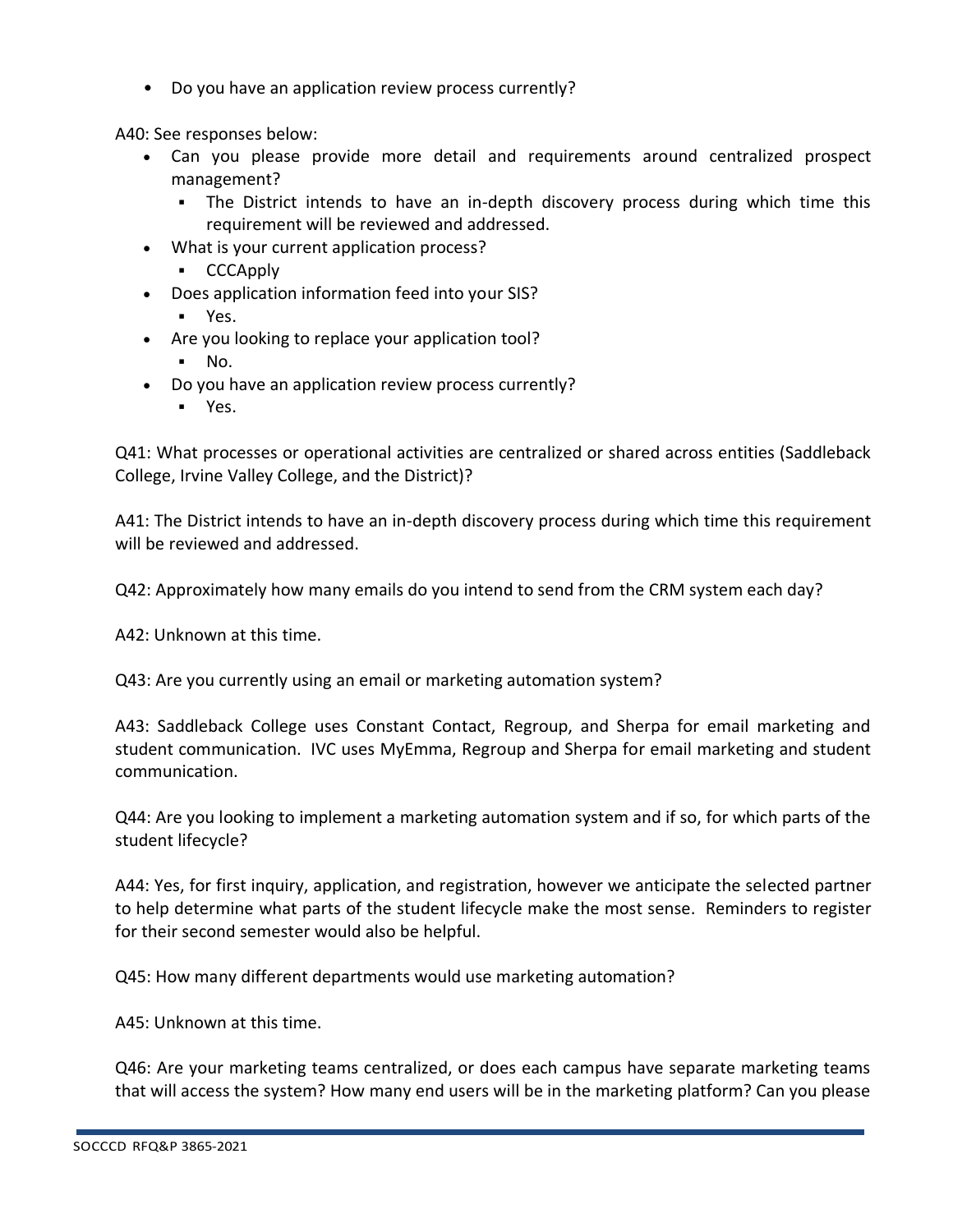describe the roles of the marketing users? For example, marketing manager, graphic designer, etc.

A46: Each college has its own marketing team, with each team having 10 or less end users. Below is a sample list of marketing user roles:

- Executive Director of Marketing Creative Services
- Assistant Director of Marketing Creative Services
- Creative Services Lead
- Webmaster
- New Media Marketing Specialist
- Senior Administrative Assistant for the Department

Q47: Are you interested in lead scoring during the recruitment process?

A47: Yes.

Q48: What types of communication journeys do you have in place today?

A48: We call and/or send emails to students who have submitted interest forms, but this is not a well-organized effort at this point. We also send emails and text messages to students who have applied but not enrolled.

Q49: Do you have a need for SMS to be included in student drip campaigns?

A49: Yes.

Q50: What email automation/marketing platform are you currently using? When does your license expire?

A50: Saddleback uses Constant Contact. IVC uses MyEmma.

Q51: What is your current database size (total number of leads/contacts in your system)?

A51: Both colleges have lists, not databases. Total number may be in the hundreds of thousands for prospective students.

Q52: What is the largest email send you will be sending? (We are looking for an estimated number for the largest list size of leads/contacts that would receive one single email from you… i.e. is this 1,000 or 100,000)?

A52: Depending on the nature of communication, the number could vary from tens of thousands to hundreds of thousands.

Q53: How many full users (able to configure the system, update settings/workflows, write reports, use live chat, own cases) do you anticipate will access the solution?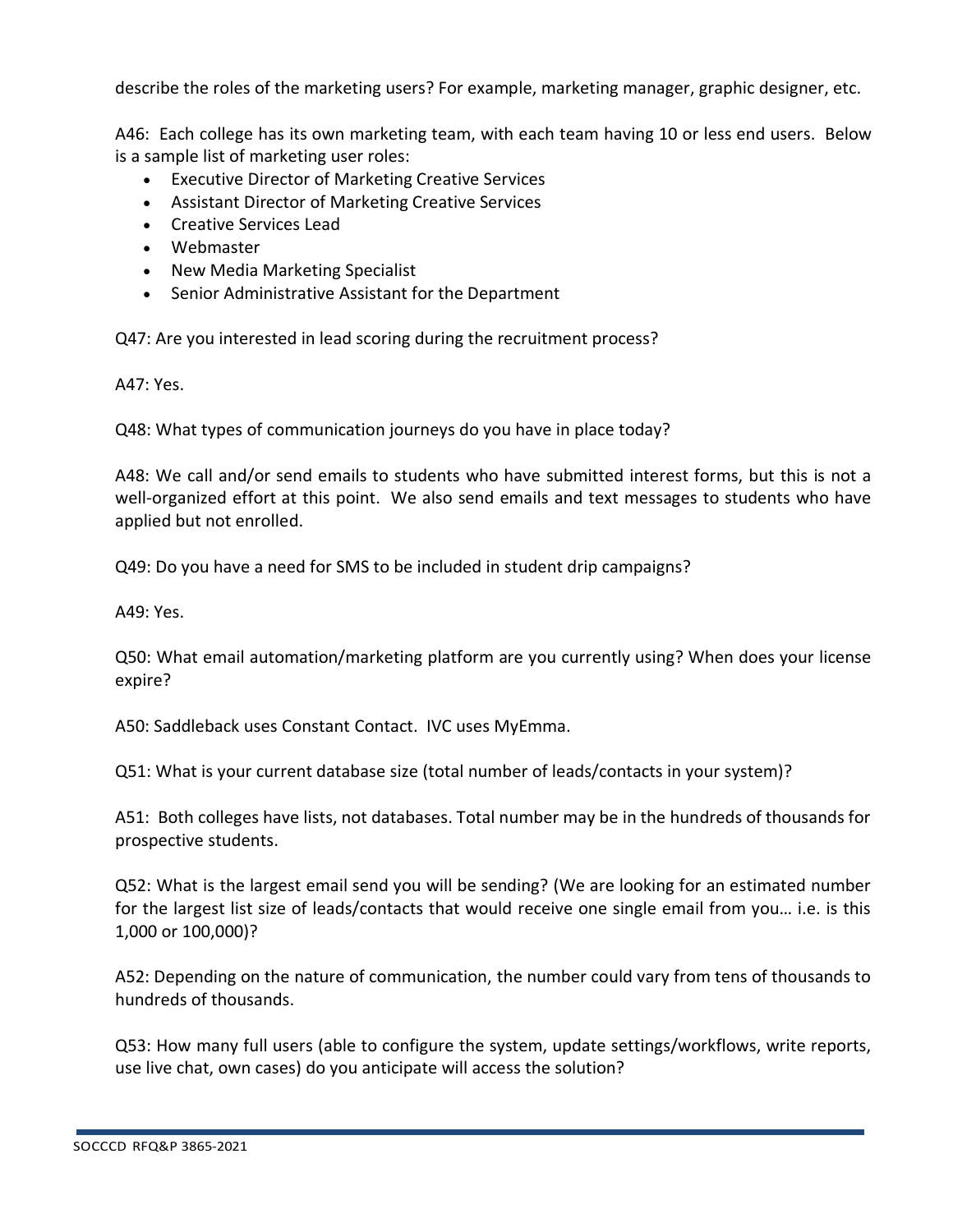A53: Unknown at this time.

Q54: How many light users (create and update contacts, run/ view pre-written reports, manage communication and events) do you anticipate will access the solution?

A54: Unknown at this time.

Q55: How many chat users do you anticipate will access the solution?

A55: Unknown at this time.

Q56: What is SOCCCD's preferred integration method?

A56: Web Services.

Q57: AI Chatbot - What kind of personalized responses are to be provided by the bot? Could you please provide some samples?

A57: Registration Appointment Date, Student Balance, Financial Aid Award are just some of the examples.

Q58: Live Chat - Do we need the human agent escalation to be handled by the bot? If not, how do you intend to have live agent chat and chatbot sit together on portal?

A58: Unknown at this time.

Q59: Please provide more details on the different channels (Email, Social media, Whatsapp, Text Messaging, etc.) used for students outreach? For example within social media, which are the platforms to be considered? How often are outreach programs or campaigns rolled out?

A59: All social media platforms popularly used in the U.S. are used for student outreach. Outreach programs or campaigns rolled out throughout the year based on the respective program.

Q60: Please share details on examples of the onboarding processes carried out? Are the prospective student application forms expected to be filled and submitted on digital channels or will they be paper based, sent via email or any other?

A60: The matriculation and onboarding process includes orientation, assessment, advisement, and first semester plan. CCCApply is the admission platform, however specific cohorts have different paper application forms that are used to determine eligibility. The prospective student application forms shall be on digital channels.

Q61: Please share more details on the requirements of the appointment system? What type of appointments are considered in scope? How many appointments in a given time period? Is this for interview as one time, each class or course planning or any other? Is there any integration needed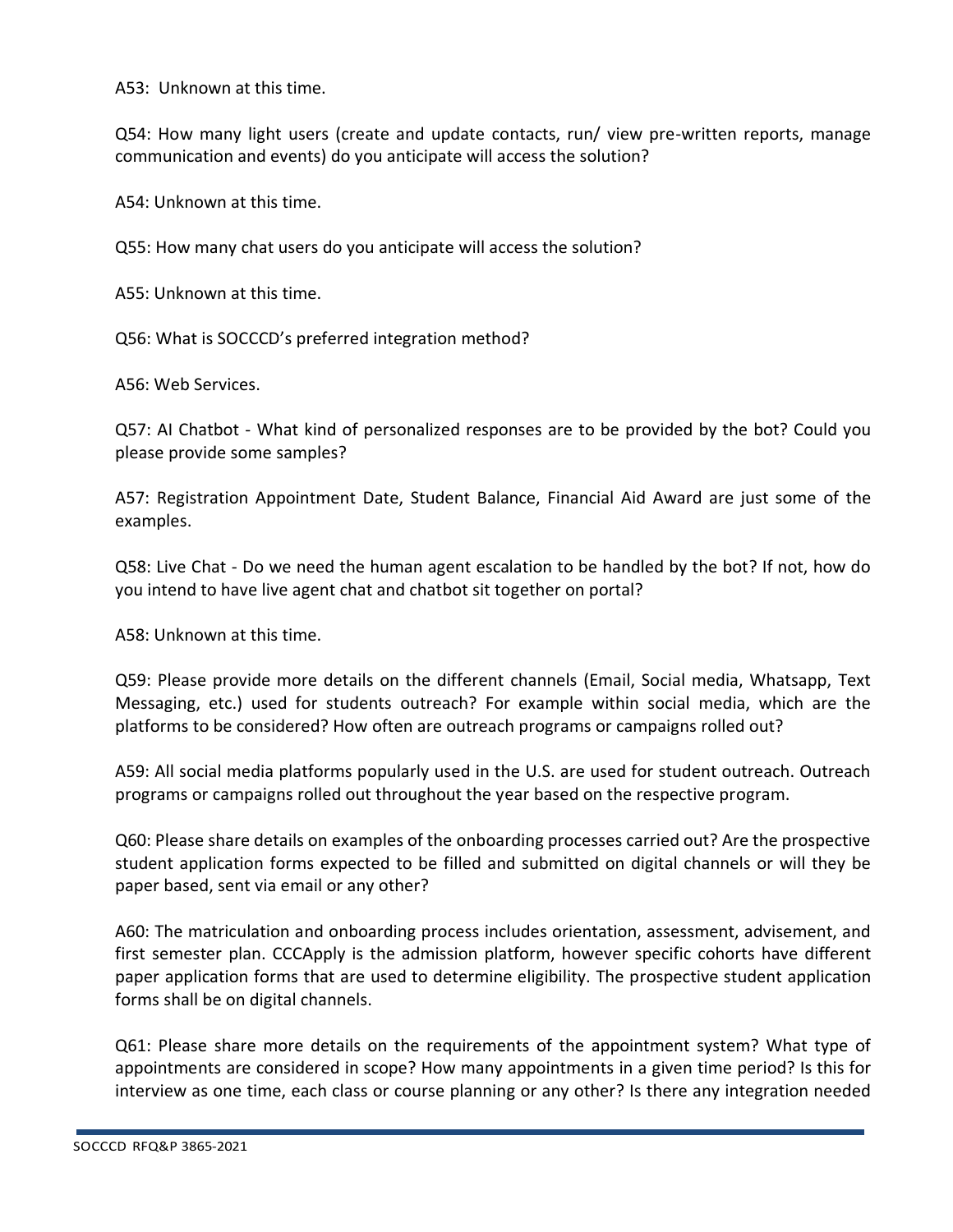to existing systems for this in terms of availability, etc.?

A61: Appointment for various student services. Configurable appointment settings are required. 2 way integration will be required.

Q62: Please share details on the case management requirements. Will these be related to complaints or other types of cases? Please share details on the type of cases, number/volume of cases raised, etc.

A62: Case management will be used for various student services interactions, for specific cohorts. Metrics are unknown at this time.

Q63: Is SLA and escalation management to be considered in scope for case management?

A63: Unknown at this time. Case management workflow capabilities would be preferred.

Q64: Is there a document management system in place or is this to be considered in scope? If it already exists, is there a need to integrate with the proposed SRM?

A64: The District has an existing document management system. Integration will be necessary if needed.

Q65: Please provide more details on the ask to use data to drive messaging? What are the data sources to be considered for this? Will the master of Student information continue to be the existing SIS?

A65: There may be multiple sources for data that drive student messaging. The existing SIS will remain in place as the system of record for student information.

Q66: Please provide details on what aspects of students' next steps are to be considered? Is this in terms of payment schedule, or course related actions, assignment management, grades, campus placement, etc.?

A66: The District intends to have an in-depth discovery process during which time these requirements will be reviewed and addressed.

Q67: Are we supposed to maintain the multiple colleges under single instance? Do we have the same or different business processes for each of the three colleges? Will the user access for functionalities differ based on the college? Do we have any users that are common across the 3 colleges? If yes, kindly provide details on the number of such users and the type of roles they perform.

A67: At the moment, the District envisions a single instance that can support both colleges. There are several business processes that are both similar and different for both colleges. Functional permissions should be consistent across the two colleges. Data access may be collegespecific. Number of users and roles are unknown at this time.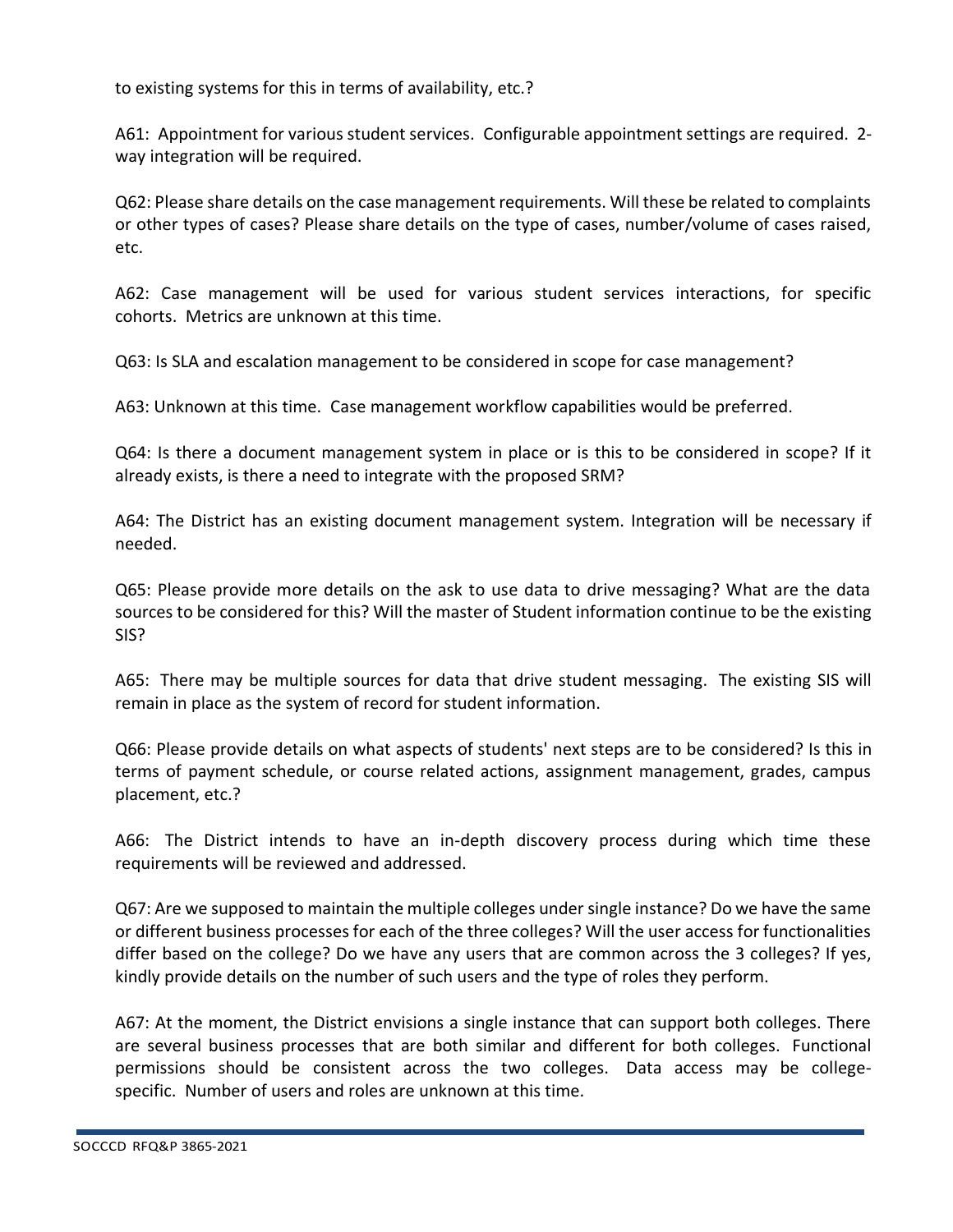Q68: Where will the students interact for recruitment i.e. View course offered, apply for the program/course, officers to review and screen the application, student selection/rejection, etc. Will they use the existing MySite portal or do we need to build a new portal interface?

A68: MySite portal will remain. College websites will remain. Applications will remain with CCCApply.

Q69: Are we expected to migrate the data from the existing systems? Please provide details on the volume of data, number of years of data, and the source systems for the data that needs to be migrated?

A69: Unknown at this time. The District intends to have an in-depth discovery process during which time these requirements will be reviewed and addressed.

Q70: How many users are expected to use the system (total and concurrently)? This is to get a sense of the overall scale and covering all intended groups.

A70: Unknown at this time. The District intends to have an in-depth discovery process during which time this information will be reviewed and addressed.

Q71: Please share details of languages the system is expected to support.

A71: English primarily. However, it is anticipated that Spanish, Farsi and other languages will be needed as well.

Q72: We understand that there are 7 applications that need to be integrated with the SRM system. Please provide details for the dataflow requirements between the applications. Will the integration between the system be real time or it can be batch processing?

A72: Some data flows will be 1-way, some 2-way. Real-time is preferred. Batch processing can be accommodated when necessary.

Q73: Please provide details on the type of reports and dashboards requirements within the scope. If reporting is required, please share the number and complexity of such reports and dashboards.

A73: Unknown at this time. The District intends to have an in-depth discovery process during which time these requirements will be reviewed and addressed.

Q74: Please share any details on the expected timeline for this implementation and rollout.

A74: The District intends to accomplish implementation as quickly as possible and will be evaluating and selecting a firm that presents the most compatible solution, comprehensive methodology, approach, price and timeline pursuant to the evaluation criteria identified in the RFQ&P.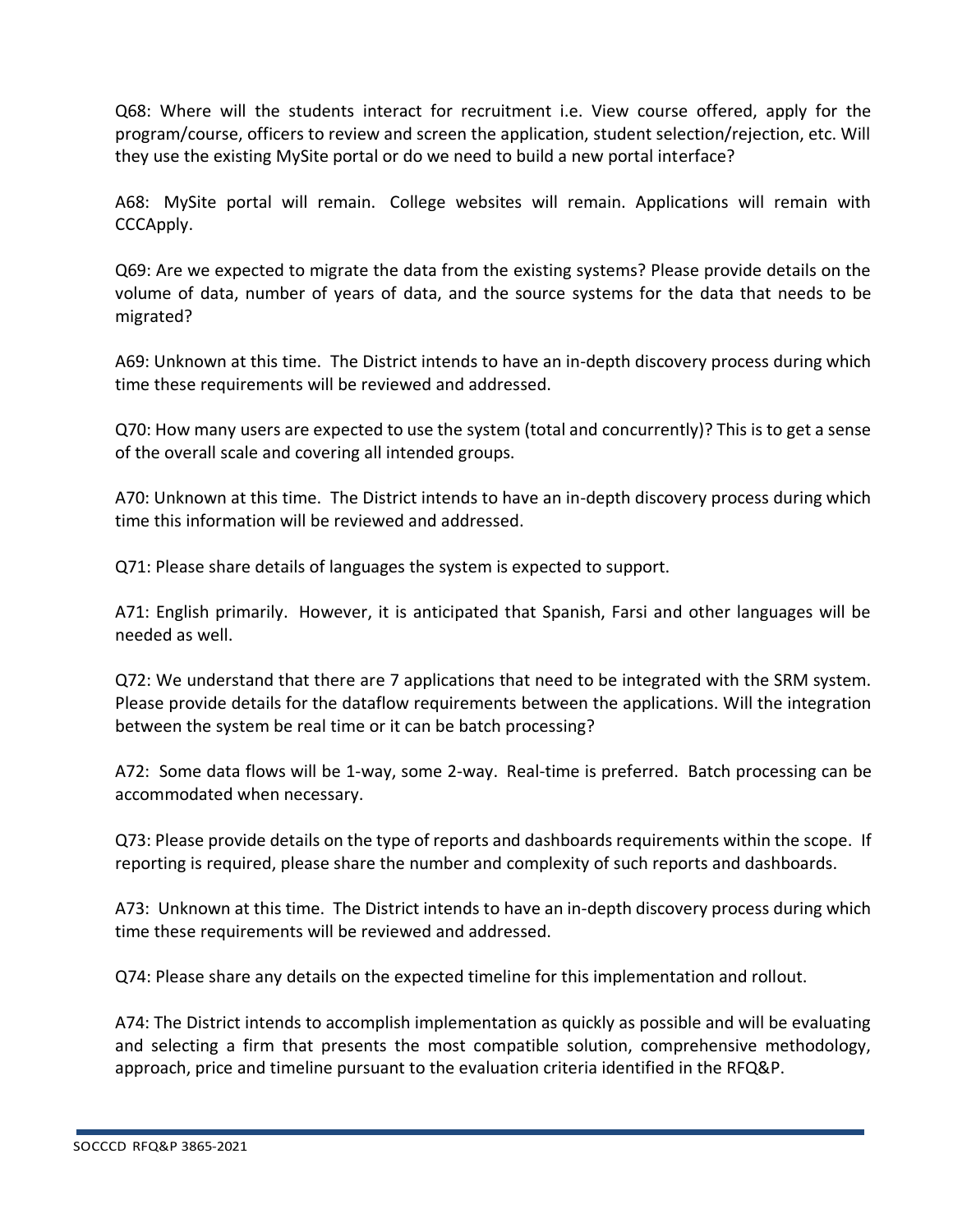Q75: Please elaborate the current process for onboarding of International students. Are there any variations in the process based on the country the student is applying/recruiting from?

A75: The District intends to have an in-depth discovery process during which time this requirement will be reviewed and addressed.

Q76: Please share details on the Number of users for Portal and SRM applications.

A76: The number of users is unknown at this time. The District intends to have an in-depth discovery process during which time this information will be addressed.

Q77: Is there any internal dependency for timeline for implementation?

A77: Not that we are aware of at this time.

Q78: For post implementation support, what are the support hours that we need to provide? Are you looking for 8X5, 16X5, 24X7, etc.

A78: Unknown at this time. The District intends to have an in-depth discovery process during which time these requirements will be reviewed and addressed.

Q79: We assume that the L1 Support will be managed by the district and the vendor needs to provide L2 and L3 support. Kindly confirm. (L1 is the Level 1 support by Service Desk, L2 - SME support, L3 - Dev Support). The support would be post go live.

A79: In relation to this question, no assumptions should be made. All proposers shall identify in detail the kind of support (L1, L2, L3, etc.) available to the District post go-live and provide a pricing model that aligns with such support.

Q80: What is your total FTE?

A80: 19-20 Academic Year: SB = 17040; IVC = 10961

Q81: How many applications do you receive annually?

A81: IVC - as of 9/8/21 - 15984 applications, 14631 admitted Saddleback - as of 9/8/21 - 23331 applications, 21659 admitted

Q82: How many staff/faculty will need super user access to the system (adding new data fields, maintaining profile settings and security, sending bulk broadcast emails)?

A83: Under 50.

Q84: How many everyday staff/faculty users will need access to the system (all other users)?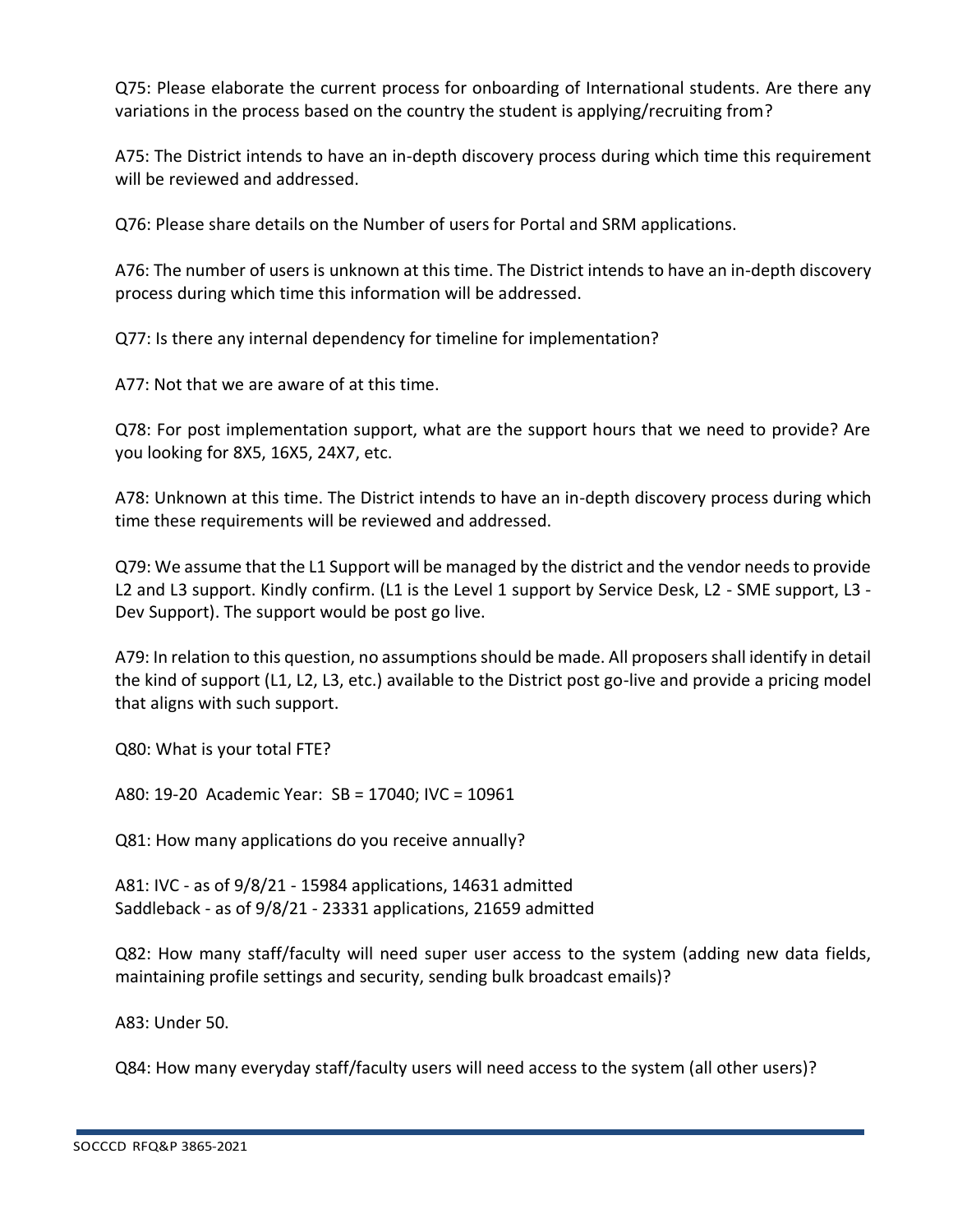A84: Unknown at this time.

Q85: Please provide the number of staff that will access the Platform from each department.

A85: Unknown at this time.

Q86: How many marketing/student communication users would there be? If they are in different departments, would they be accessing the same pool of prospective students?

A86: Unknown at this time.

Q87: How many prospects will be used in your marketing campaigns?

A87: Unknown at this time.

Q88: Are you looking to track audience sentiment and discussions across the social media platforms mentioned?

A88: Unknown at this time. The District intends to have an in-depth discovery process during which time these requirements will be reviewed and addressed.

Q89: Is there an Analytics tool in place today, and what data sources outside of the SRM (if any) will the Analytics tool need to pull from?

A89: Yes. The District has a data warehouse where data is stored for analytics. At the moment the District does not envision the SRM sourcing data from any other tool for analytics. However, firms are encouraged to showcase their product's data analytics capabilities if available.

Q90: What is the review and approval process for applicants? How many reviewers are there?

A90: This is not in scope. The application system CCCApply will not be replaced.

Q91: Please split the student advisors between Full Time and Part Time users.

A91: This information is not currently available.

Q92: Please provide common use cases for the SARS application. Are appointments being used for student counseling only or for other appointments as well?

A92: Common uses include but are not limited to counseling appointments, tutoring appointments, and other student services related appointments.

Q93: What is the nature of Case Management/Coordinated Support? Is it only for student advisement or broader. e.g., a call center (laptop support, maintenance issues etc.)?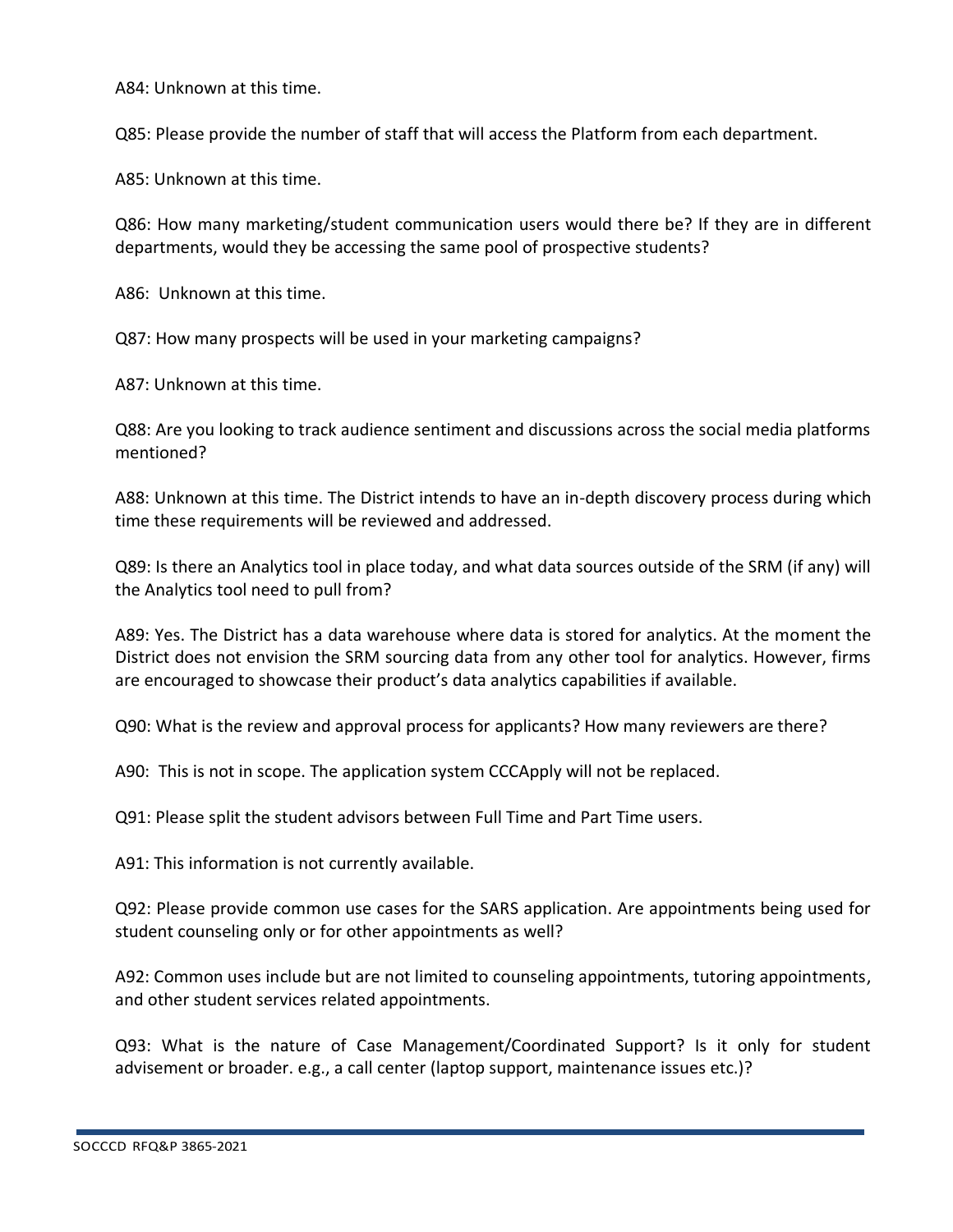A93: Call center is not in scope.

Q94: Is the Custom Student Information System API addressable?

A94: Integration via web services is preferred.

Q95: Is SmartSchedule API addressable?

A95: Integration via web services is preferred.

Q96: Is the primary language English?

A96: Yes.

Q97: Does the college need to send out documents for the student to sign electronically?

A97: Yes.

Q98: Do you need an application outside of CCCApply. If so, how many different District application forms are there?

A98: Possibly. Unknown at this time.

Q99: Do you require a knowledge base for self-service?

A99: This information is unavailable at this time.

Q100: How many contacts are each school hosting in their respective email platforms (e.g. Constant Contact and Emma)?

A100: Around 30,000 active contacts for IVC. Information is currently unavailable for Saddleback.

Q101: What is your current CRM and ERP?

A101: For everything student related, the District has a homegrown SIS and for everything HR and Finance related, Workday is the ERP of record. The District does not currently have a CRM.

Q102: What is your current SMS tool? Are you looking to replace Constant Contact and MyEmma with a marketing automation tool?

A102: Regroup is the current SMS tool. There is no immediate need to replace Constant Contact and MyEmma, however the District encourages respondents to showcase their marketing automation capabilities.

Q103: After final pricing discussion you will shortlist only a single firm for the board approval,